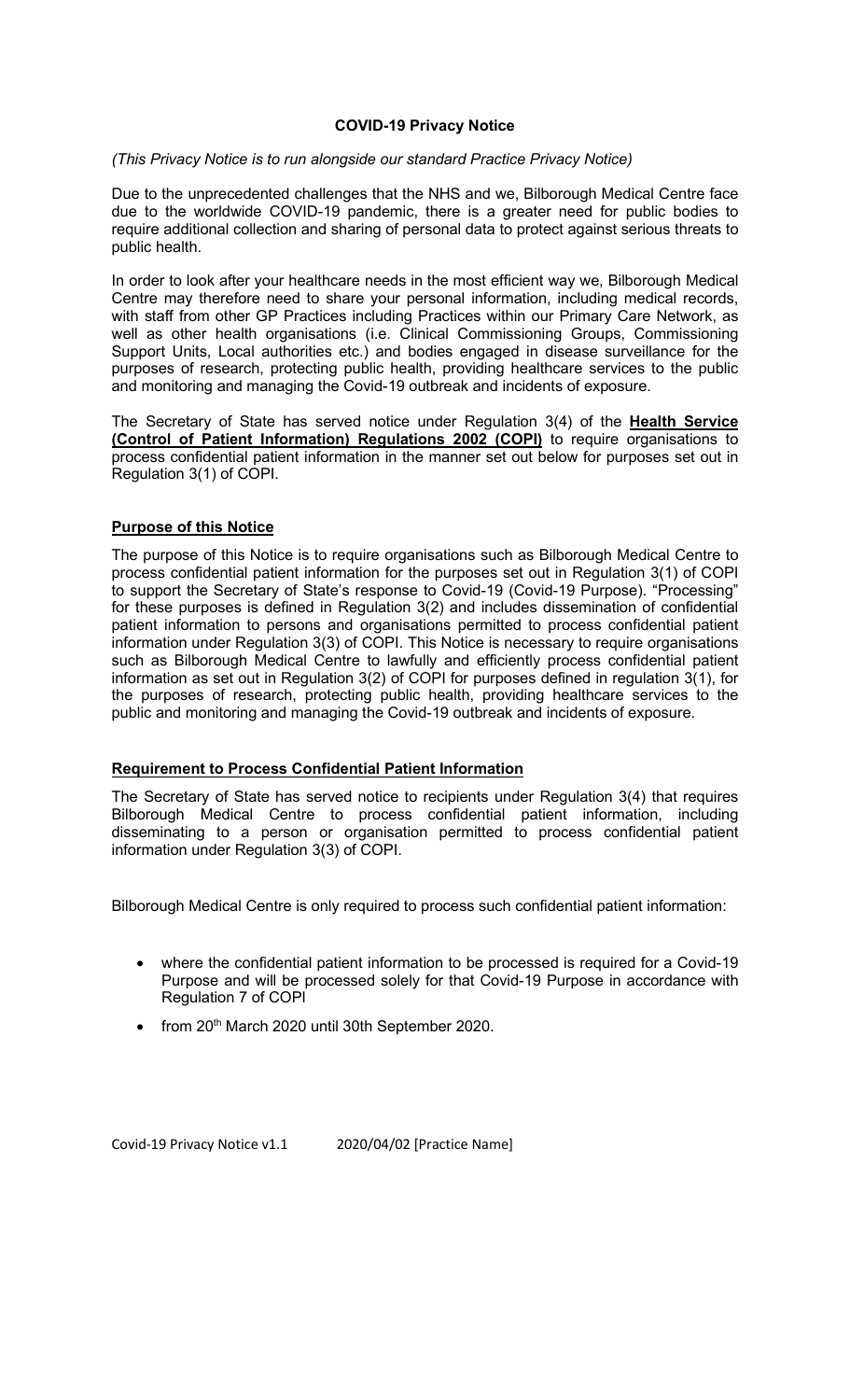## Covid-19 Purpose.

A Covid-19 Purpose includes but is not limited to the following:

- understanding Covid-19 and risks to public health, trends in Covid-19 and such risks, and controlling and preventing the spread of Covid-19 and such risks
- identifying and understanding information about patients or potential patients with or at risk of Covid-19, information about incidents of patient exposure to Covid-19 and the management of patients with or at risk of Covid-19 including: locating, contacting, screening, flagging and monitoring such patients and collecting information about and providing services in relation to testing, diagnosis, self-isolation, fitness to work, treatment, medical and social interventions and recovery from Covid-19
- understanding information about patient access to health services and adult social care services and the need for wider care of patients and vulnerable groups as a direct or indirect result of Covid-19 and the availability and capacity of those services or that care
- monitoring and managing the response to Covid-19 by health and social care bodies and the Government including providing information to the public about Covid-19 and its effectiveness and information about capacity, medicines, equipment, supplies, services and the workforce within the health services and adult social care services
- delivering services to patients, clinicians, the health services and adult social care services workforce and the public about and in connection with Covid-19, including the provision of information, fit notes and the provision of health care and adult social care services
- research and planning in relation to Covid-19.

# Recording of processing

A record will be kept by Bilborough Medical Centre of all data processed under this Notice.

### Sending Public Health Messages

Data protection and electronic communication laws will not stop Bilborough Medical Centre from sending public health messages to you, either by phone, text or email as these messages are not direct marketing.

### Digital Consultations

It may also be necessary, where the latest technology allows Bilborough Medical Centre to do so, to use your information and health data to facilitate digital consultations and diagnoses and we will always do this with your security in mind.

Covid-19 Privacy Notice v1.1 2020/04/02 [Practice Name]